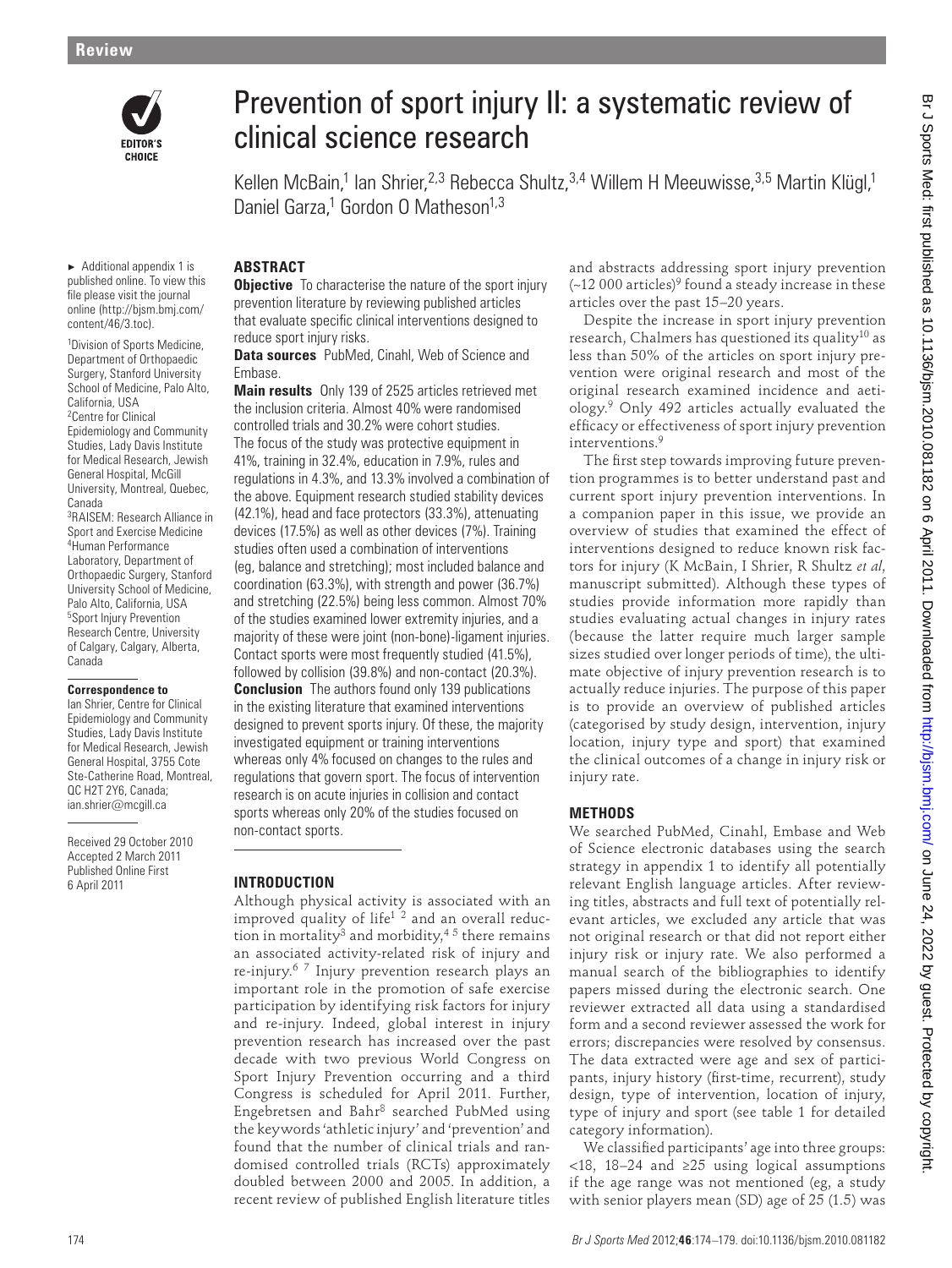classified as both 18–24 and ≥25). Concerning injury history, all articles that specifically mentioned recurrence, re-injury or second injury were grouped together as recurrent injury and all others as first-time. Study designs included crossover studies (each subject received all comparison interventions), RCT, pre-post design, observational cohort design, case-series (no comparison group) and cross-sectional design (exposure and outcome measured at the same time). For studies with multiple study designs (because of different analyses), we classified them based on the most important outcome.

Interventions were grouped according to the mechanism of action: (1) 'equipment' if it examined protective devices, (2) 'training' if the objective was to induce a neuromuscular adaptation, (3) 'regulations' if the intervention involved changes in the rules or laws related to sport/activity and (4) 'education' if the programme was designed to improve knowledge that would lead to a reduced injury risk/rate. We subclassified equipment studies as follows:  $(1.1)$  stability device,  $(1.2)$ attenuating device, (1.3) head and face protectors (included as a separate category because of the number of relevant articles) and (1.4) other. We subclassified training studies as follows: (2.1) balance and coordination, (2.2) strength and power, (2.3) stretching and (2.4) other. In cases where the training programmes could be categorised into more than one group, we used all of the relevant categories (ie, training using a wobble board and plyometric exercises was categorised as both balance and coordination and strength and power).

For injury locations and injury types, we used categories similar to previous publications. 11 12 In brief, locations included

**Table 1** Succinct summary of data abstraction form providing study inclusion and exclusion criteria and categories used during the data abstraction process

| Item               | <b>Terms</b>                                                                                                                                                                                                                                                                                                                                                                                                                                                                                                                                                              |  |
|--------------------|---------------------------------------------------------------------------------------------------------------------------------------------------------------------------------------------------------------------------------------------------------------------------------------------------------------------------------------------------------------------------------------------------------------------------------------------------------------------------------------------------------------------------------------------------------------------------|--|
| Inclusion criteria | Language: English<br>Topic: Injury prevention<br>Population: Human<br>Outcome: Injury rates or injury risk                                                                                                                                                                                                                                                                                                                                                                                                                                                                |  |
| Age categories*    | $<$ 18: 18-24: $\geq$ 25                                                                                                                                                                                                                                                                                                                                                                                                                                                                                                                                                  |  |
| Injury history*    | Recurrent: Specifically mentions recurrence,<br>re-injury, second injury<br>First-time: All other articles                                                                                                                                                                                                                                                                                                                                                                                                                                                                |  |
| Study design       | Randomised controlled trial; crossover;<br>pre-post; cohort; case-series, cross-sectional                                                                                                                                                                                                                                                                                                                                                                                                                                                                                 |  |
| Intervention type* | Equipment: Stability device (eg, athletic tape, shoe<br>type, wrist guards, ski boots); attenuation device<br>(eq, shock absorbing insoles, safety balls, impact<br>bases); head/face protectors; other (eq, playing<br>surface, thigh protector)<br>Training:Balance/coordination (eg, wobble board,<br>balance foam); strength/power (eg, plyometric,<br>eccentric); stretching (eg, stretching affects on<br>position sense, reflex activity); other (eg, proper<br>landing technique, supervised training feedback<br>instructions, verbal instruction)<br>Regulation |  |
| Injury location*   | Head/neck/spine; trunk; upper extremity;<br>lower extremity; other                                                                                                                                                                                                                                                                                                                                                                                                                                                                                                        |  |
| Injury type*       | Central-peripheral nervous system (eq. concussion,<br>nerve, spinal cord compression, brain);<br>contusion-laceration-abrasion; fracture-bone<br>stress; joint (non-bone)-ligament (eg, sprains,<br>cartilage, patello-femoral syndrome);<br>muscle-tendon; other (eg, soreness)                                                                                                                                                                                                                                                                                          |  |
| Sport type         | See appendix 1                                                                                                                                                                                                                                                                                                                                                                                                                                                                                                                                                            |  |

 \*Where articles included more than one category, we used all relevant categories.

head/neck/spine, upper extremity, trunk lower extremity and other, and injury types included central–peripheral nervous systems, contusion–laceration–abrasion, fracture–bone stress, joint (non-bone)–ligament, muscle–tendon and other.

We extracted each sport mentioned and grouped them for analysis based on the same criteria as our companion paper. In brief, collision/combat sports were grouped together and included alpine skiing/snowboarding because of the high risk of high-speed collision with the surface of the hill. Sports that involved very little risk of contact at all were grouped together (eg, swimming, squash), as were sports where the contact occurs frequently (eg, basketball, baseball). Military studies were excluded from this analysis. If a study examined more than one sport, it was included under each sport and counted more than once.

# **RESULTS**

The literature search yielded 139 articles considered relevant for analysis. The flow of included and excluded articles is shown in figure 1. Our search yielded 2525 papers, and 330 were considered relevant after the title and abstract search. The bibliography search yielded an additional 71 papers (total n=401). Of these, 118 were excluded because they did not meet our inclusion criteria after reading the full text, and 144 articles were excluded because they did not measure clinical outcomes.

### **Population demographics (age, sex, injury history)**

The age group of participants was defined in 120 articles; 14.2% only included participants <18, 16.6% only included participants within the age range 18–24, 4.2% only included participants ≥25 and more than 65% included participants in



**Figure 1** Flow diagram illustrating the number of articles that meet inclusion and exclusion criteria.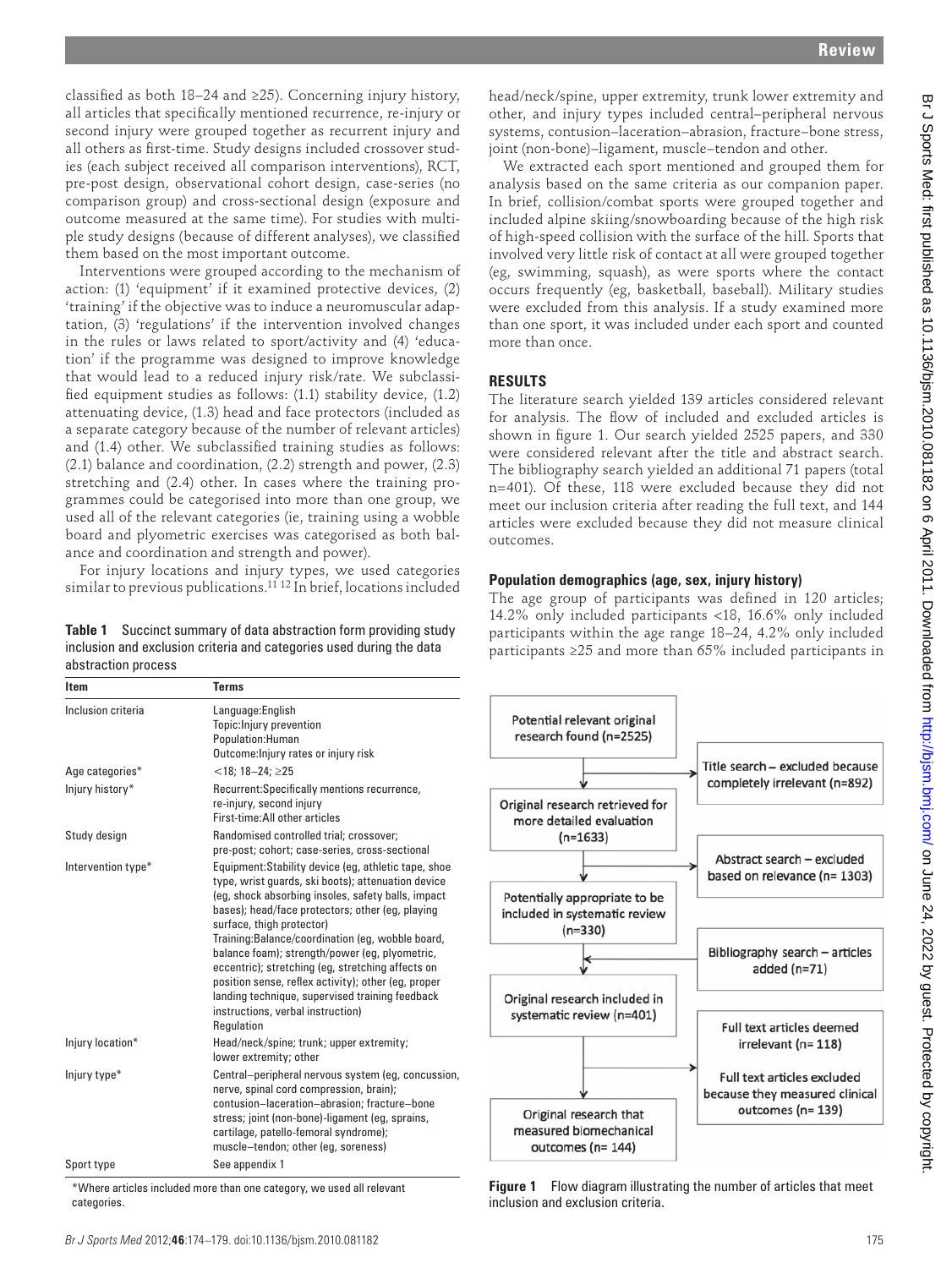more than one category. Sex was defined in 138 articles; 39.9% studied exclusively male participants, 13% studied exclusively female participants and 47.1% included both sexes. Injury history was clearly cited in 62 articles; 27.4% focused on preventing first-time injuries, 12.9% on recurrent injury and 59.7% included both.

# **Study design**

The number of articles published over the years stratified by publication type is shown in figure 2. In the years prior to 2006, cohort and RCT study designs were approximately equally preferred. More recently, RCT studies have increased in frequency. Over the entire period, 38.9% of the clinical injury prevention programmes used a RCT study design, 30.2% used a cohort design, 18% used a pre-post design and 12.9% used either a crossover, cross-sectional, case-series, case–control or ecological study design.

# **Intervention type**

Figure 3 illustrates the number of injury prevention articles published over time stratified by the type of intervention. Protective equipment was the focus of 41% of articles (n=57), training 32.4% (n=45), regulations 4.3% (n=6) and educational programmes 7.9% (n=11). The remaining 14.4% used some combination of intervention strategies.

Figure 4 provides additional detail about the equipment  $(A)$ and training (B) studies. Over the entire period, 42.1% of equipment studies used a stability device, 33.3% used a head/face protector, 17.5% used an attenuating device and the remaining 7% used another type of equipment. Of note, 2001–2005 period included a spike in the number of studies for head/ face protection. Training, balance and coordination interventions increased dramatically since the early 1990s whereas articles related to strength and power began to increase in the early 2000s. More recently, studies investigating stretching have increased. Overall (many studies included multiple components so the total is greater than 100%), 68.8% of studies included a balance and coordination component, 36.7%



 **Figure 2** The number of published studies examining injury prevention programmes since 1962 grouped into 5-year intervals and stratified by study design. Articles were categorised as crossover (not shown because  $n=0$ ), randomised controlled trials (RCTs), cohort, pre-post (measured before and after intervention) and other ( cross-sectional, case–control, case-series, ecological).

included a strength and power component, 22.5% included a stretching component and 16.3% included some other training protocol.

# **Sport, injury location and injury type**

Table 2 illustrates the number of articles that studied each individual sport. Soccer was the most frequently studied sport  $(n=25)$ , followed by football  $(n=20)$  and rugby  $(n=15)$ .

Overall, of the 112 articles that mentioned injury location and sport (figure 5), 68.8% reported on injuries to the lower extremity and of those, the majority tried to reduce injuries of the type joint (non-bone)-ligament. There were 14 studies that examined interventions specifically designed to reduce concussions, and an additional 10 studies that calculated the incidence of concussion related to injury prevention programme.

Figure 5 provides additional details about sport-specific intervention articles (categorised according to table 2) with respect to injury location and injury type. Of the 118 articles that specifically mentioned particular sports being studied, 41.5% concerned contact sports whereas 39.8% and 20.3% concerned collision and non-contact sports, respectively (the total is greater than 100% because one article included all three categories). Of the articles that targeted the lower extremities (n=50), 56% were designed for contact sport athletes.

# **DISCUSSION**

Of the 139 injury prevention articles investigating clinical outcomes, the majority of studies was either RCTs or cohort studies, with RCTs being more common in the past 5 years. Most interventions were related to equipment or training, with fewer studies investigating the effects of changes to rules and regulations. More specifically, most equipment studies examined the effect of braces or taping or head and face protectors, and most training studies examined balance and coordination with strength and power studies increasing more recently. With respect to articles that documented injury location and sport, the vast majority was related to lower extremity, head or spine injuries and studied collision or contact sports.



 **Figure 3** The number of published studies examining injury prevention programmes since 1962 grouped into 5-year intervals, stratified by intervention type. Equipment refers to interventions using protective devices; training refers to interventions designed to induce a neuromuscular adaptation; regulation refers to changes in rules and regulations; and other is for articles not classified (eg, educational programmes).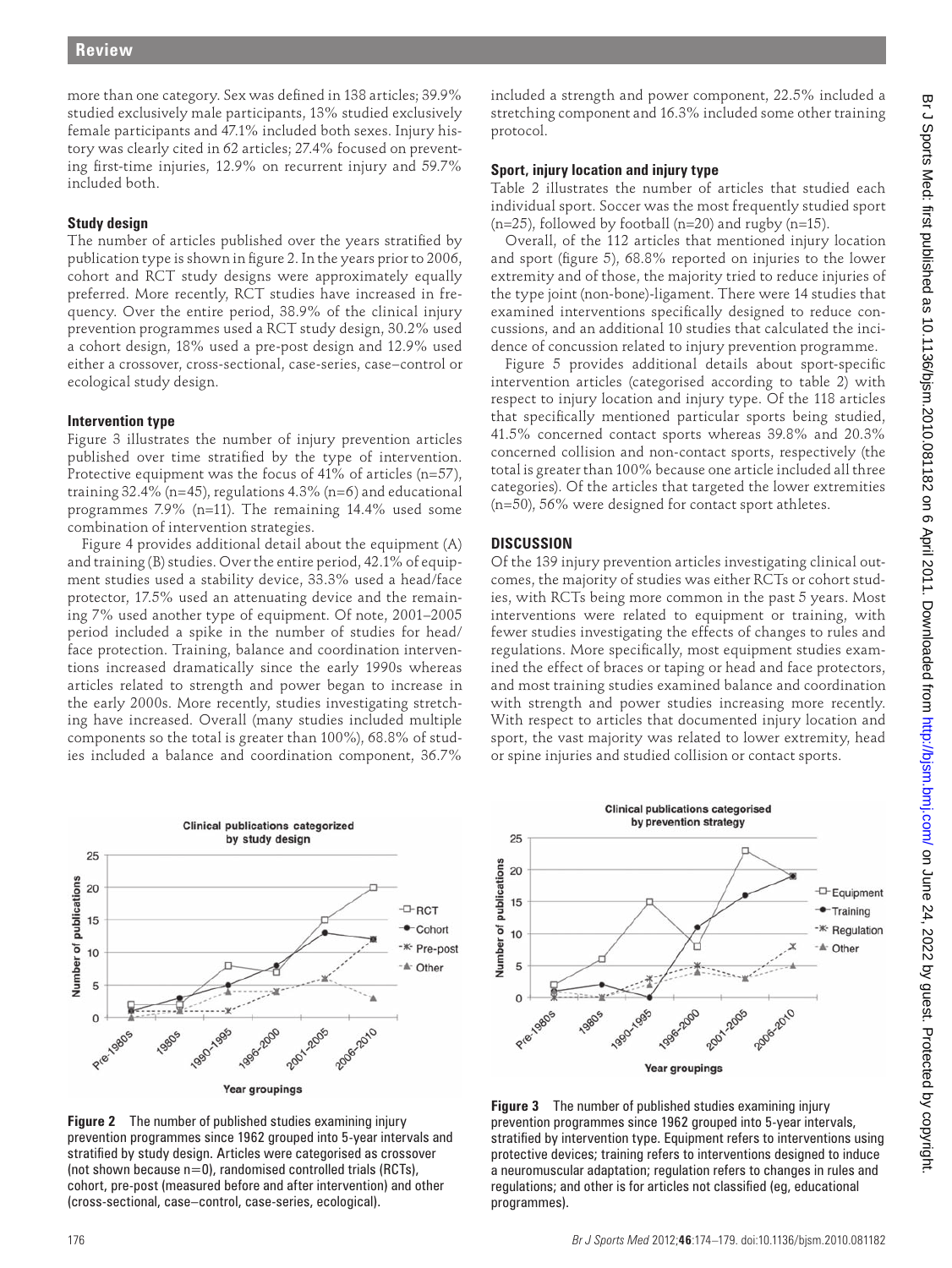The recent increase in RCTs suggests that the discipline of sport medicine is adopting recommendations by evidencebased medicine organisations. 13 However, like other areas of medicine, the continued use of cohort studies remains important. When appropriately conducted and interpreted, injury surveillance programmes can provide important insights into the effects of 'natural experiments'. For example, the dramatic



 **Figure 4** The number of published studies examining injury prevention programmes since 1962 grouped into 5-year intervals, related to equipment interventions (A) and training interventions (B). Equipment interventions included stability devices (eg, brace, tape, orthosis), head and face protectors (eg, helmet, facemask, mouth guard), attenuation devices (eg, shock absorbing insoles) and other (playing surface, thigh protectors). Training interventions included balance/coordination (eg, wobble board), strength/power (eg, resistance training), stretching (eg, effects on position sense) and other (eg, supervised training, technique modification).

reduction in cervical spine injuries after outlawing spearing in American Football was obtained by observational cohort studies<sup>14</sup> and confirms that the rules are important to keep in force. Therefore, under conditions where an outcome is rare and a proposed intervention is highly unlikely to increase the risk of injury, the most effective injury prevention strategy may be to implement changes now and follow-up with observational studies that look at clinical outcomes. An additional example of a rule change that was recently instituted is the National Football League and National Collegiate Athletic Association ban on same-day return to play for concussion. We look forward to reading the observational follow-up studies that assess the impact of this change in regulation as well as others. Finally, observational follow-up studies can also serve to generate ideas for new interventions that can later be tested with RCTs if appropriate.

The fact that all types of intervention strategies have increased since 1990 (figure 3) suggests that the trends are due to an increasing recognition that sports injuries are a public health burden. It also implied that most of these interventions are related to equipment and training with very little research on whether changes to rules and regulations alter injury risk. The findings are likely a result of several factors. First, convincing sport leagues to change the rules is not easy, as rules are an integral part of the sport culture. Second, designing and implementing a randomised study will be expensive, difficult and results would only be available several years later. Third, in leagues where the rules are changed based on lobbying by athletes, clinicians and the public, the effect of the rule change can only be studied if injury surveillance programmes are in place to calculate injury rates both pre- and post rule change; few valid injury surveillance programmes are available at this time. Fourth, where injury surveillance programmes are in place, data access is often limited to only a few individuals or groups. If changing the rules and regulations is going to become an integral part of the sport injury prevention programmes as previously discussed (K McBain, I Shrier, R Shultz *et al*, manuscript submitted), we will need to find solutions to the above challenges.

Figure 4Ais a breakdown of the equipment studies over time. A noticeable spike occurred between 2001 and 2005 when head/face protectors were frequently studied. Comparing these results with the studies using a known risk factor as the outcome (K McBain, I Shrier, R Shultz *et al*, manuscript submitted), the pattern is quite different. Whereas there was a steady and large increase in the number of studies examining

 **Table 2** Number of articles that studied injury prevention programmes for individual sports

| <b>Collision sports</b>                                                | <b>Contact sports</b>                                                                                    | <b>Non-contact sports</b>                                                                                                    |
|------------------------------------------------------------------------|----------------------------------------------------------------------------------------------------------|------------------------------------------------------------------------------------------------------------------------------|
| Football $(n=20)$                                                      | Soccer $(n=25)$                                                                                          | Cycling $(n=14)$                                                                                                             |
| Rugby $(n=15)$                                                         | Basketball $(n=12)$                                                                                      | Running $(n=7)$                                                                                                              |
| Alpine skiing/snowboarding* $(n=8)$                                    | Volleyball $(n=6)$                                                                                       | Swimming, cricket, hurling,<br>racquet sports $(n=1$ each)                                                                   |
| Hockey $(n=6)$                                                         | Baseball/softball $(n=5)$                                                                                |                                                                                                                              |
| Horseback riding, martial arts, bandy<br>$(n=1$ each)                  | Floorball, gymnastics $(n=1$ for each)                                                                   |                                                                                                                              |
| There were no injury prevention interventions for the following sports |                                                                                                          |                                                                                                                              |
| Bobsleigh, boxing, luge, rodeo                                         | Fencing, field hockey, figure skating,<br>judo, kayaking, lacrosse, netball,<br>weightlifting, wrestling | Archery, badminton, curling,<br>dance sports, golf, racquetball,<br>rowing, sailing, shooting, squash,<br>tennis, water polo |

 If a study examined more than one sport, it was counted under each sport. \*High risk of high-speed fall/collision with the surface of the hill.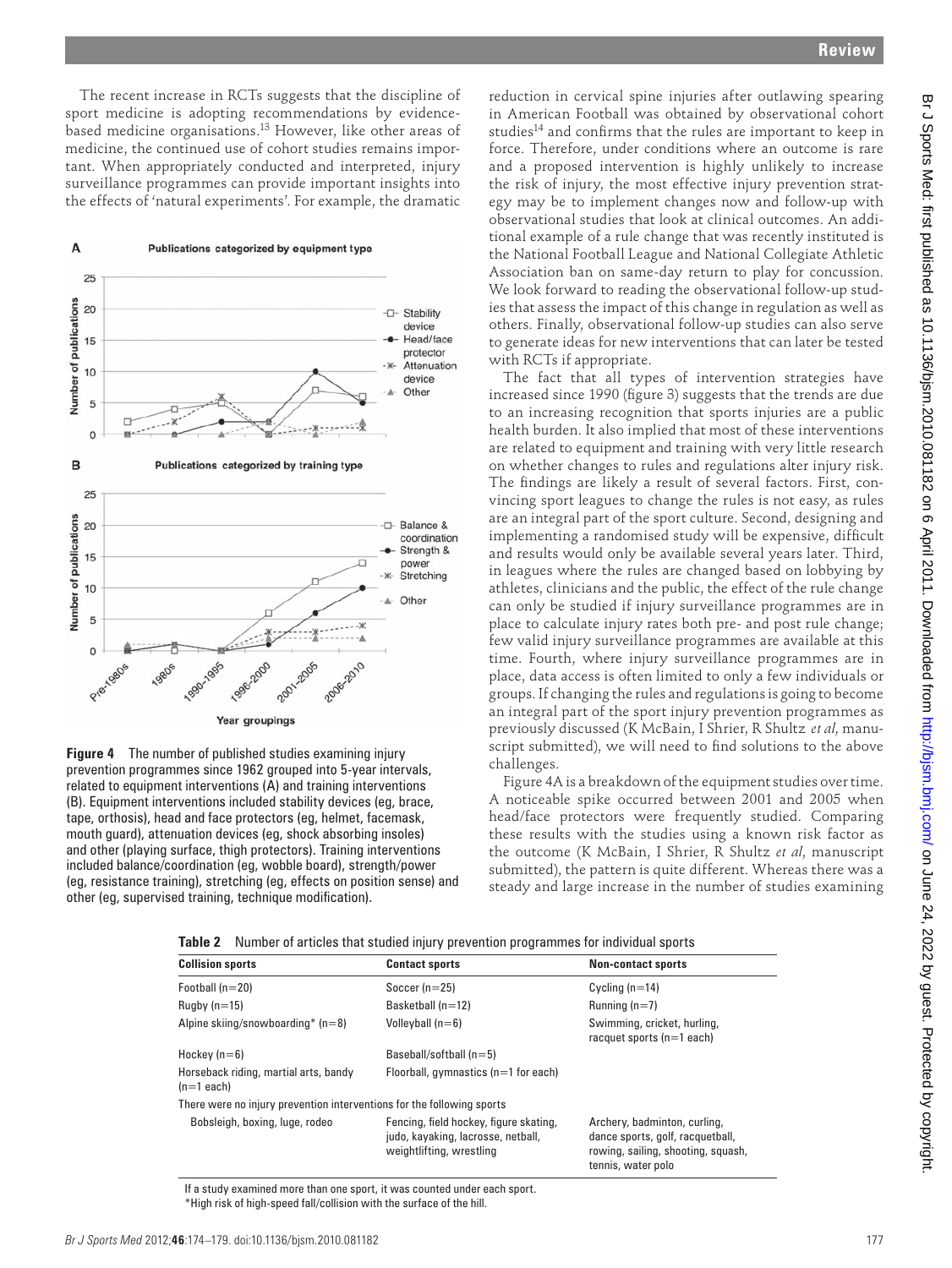

**Figure 5** The number of published studies examining injury prevention programmes by injury location (A) and injury type (B) are shown, stratified by the sport studied. We grouped sports according to the risk of contact and the severity of injury expected (table 1).

how stability devices reduce known risk factors for injury from the 1980s to 2000s, only a few studies examine whether these stability devices actually do reduce the number of injuries. These findings likely occur because studies using possible risk factors as the outcome are cheaper and easier to complete. However, the problem is that interventions can sometimes have unexpected consequences. For example, ankle fractures were reduced when low-top alpine ski boots were changed to high-top boots, but the forces involved were redistributed more proximally and are believed to have increased the incidence of tibial fractures and knee injuries. 15 Although studies using risk factors as outcomes are valuable for certain research questions, researchers and clinicians need to be cognizant that the ultimate objective is to reduce overall injuries.

Figure 4B shows that all training intervention strategy studies are increasing. Strength and power studies appear to increase at a similar rate as balance and coordination studies but with a 5-year delay. The pattern of publications appears similar to that observed in studies that used a known risk factor as the outcome.16

Figure 5 shows the number of articles related to injury location, stratified by the type of sport. Collision and contact sports are much more frequently studied than non-contact sports, with a large proportion of studies on collision sports focusing on interventions designed to minimise head/neck/ spine injuries (as expected due to their serious consequences). The large number of non-contact studies examining head/ neck/spine injuries appeared related to a high frequency of studies that assessed the effectiveness of bicycle helmets, and the prevention of overuse injuries to the neck and spine, which remain common. Articles discussing contact and collision sports were generally specific to the lower extremities, which is consistent with the frequency of these injuries in women's varsity basketball and men's football (~55–60%). 17 <sup>18</sup> The small amount of non-contact and overuse injury research is quite problematic given that these types of injuries represent an important obstacle to regular participation in exercise. 19

# **LIMITATIONS**

Although we used a broad search strategy over several electronic databases and scanned the bibliographies of included papers, we may have missed some articles. In order to maximise efficiency, we used a second reviewer to validate all data extraction rather than rely on independent data abstraction. Finally, we limited our study to English language publications and would have missed articles in other languages.

#### **What is already known**

Injury prevention research on clinical outcomes is increasing.

### **What this study adds**

- $\blacktriangleright$  An overview of the changing trends in injury prevention research addressing interventions designed to reduce adverse clinical outcomes.
- $\blacktriangleright$  Identifies gaps in 'clinical outcome' injury prevention research, especially the effects of rule changes on adverse outcomes and interventions to reduce overuse injuries.

There are 139 publications in the English literature examining sports injury interventions. The intervention strategies used in these studies are almost exclusively related to equipment and training in the context of acute injuries in contact or collision sports. There is little intervention research on overuse injuries and almost no research on the effectiveness of rule changes on injury outcomes.

 **Acknowledgements** This publication represents work done by members of RAISEM (Research Alliance in Sport and Exercise Medicine). RAISEM undertakes group research projects on sport injury prevention, clinical treatment and return to play. The members of the group include clinicians, content experts, epidemiologists, biomechanists and physiologists, with associated members collaborating on specific projects.

#### **Competing interests** None.

**Provenance and peer review** Not commissioned; externally peer reviewed.

#### **REFERENCES**

- 1. **Dias RC,** Dias JM, Ramos LR. Impact of an exercise and walking protocol on quality of life for elderly people with OA of the knee. *Physiother Res Int* 2003 ; **8** : 121 – 30 .
- 2. **Oka RK,** De Marco T, Haskell WL, *et al.* Impact of a home-based walking and resistance training program on quality of life in patients with heart failure. *Am J Cardiol* 2000 ; **85** : 365 – 9 .
- 3. **Blair SN.** Effects of physical activity on cardiovascular disease mortality independent of risk factors *Physical Activity and Cardiovascular Health: A National Consensus* . Champaign, IL : Human Kinetics **1997,** : 127 – 36 .
- **Siscovick DS,** LaPorte RE, Newman JM. The disease-specific benefits and risks of physical activity and exercise. *Public Health Rep* 1985 ; **100** : 180 – 8 .
- **Sothern MS,** Loftin M, Suskind RM, et al. The health benefits of physical activity in children and adolescents: implications for chronic disease prevention. *Eur J Pediatr* 1999 ; **158** : 271 – 4 .